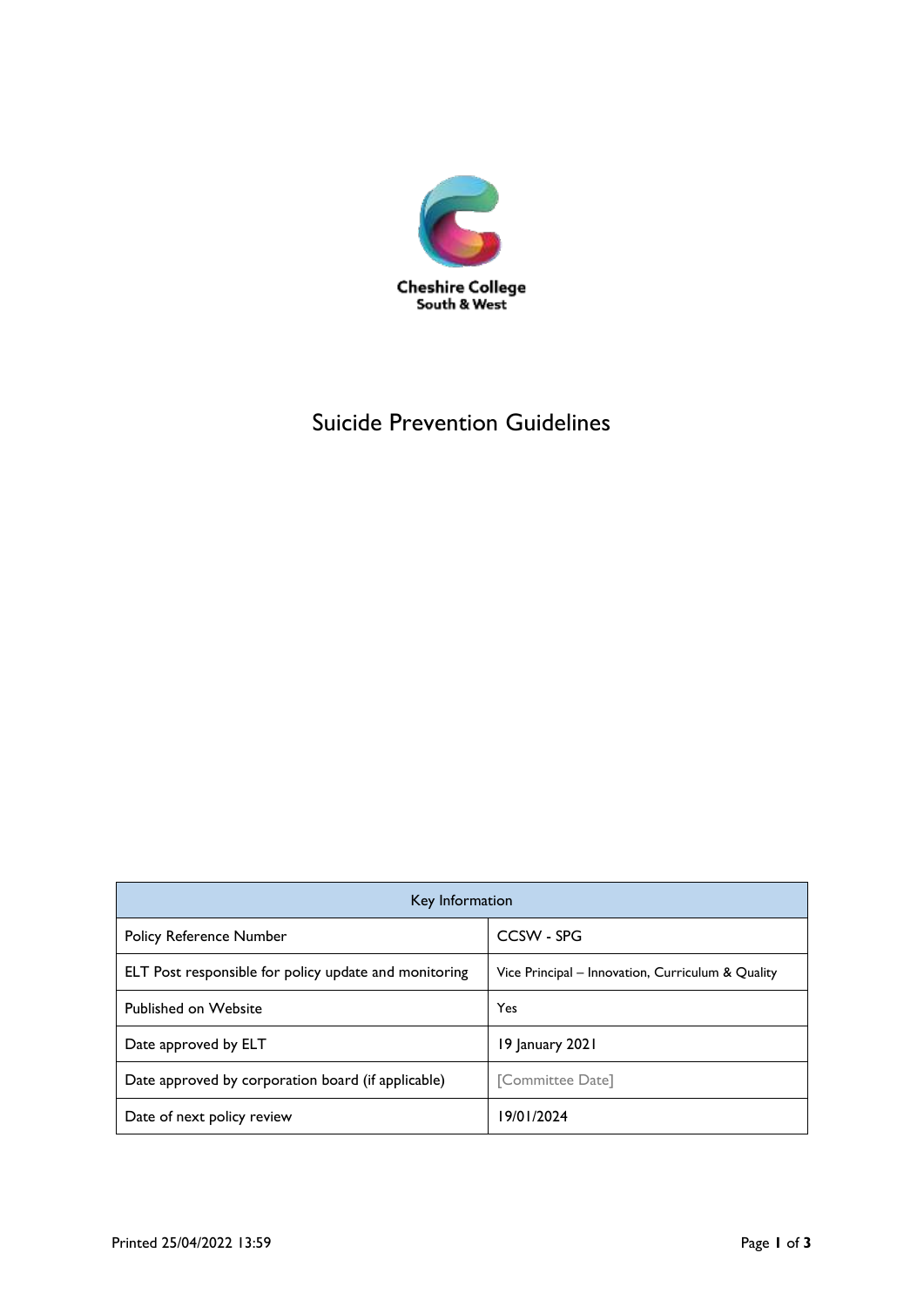#### **1. Introduction**

- 1.1 The College is aware that:
	- 1.1.1 suicide is the leading cause of death in young people; and
	- 1.1.2 it plays a vital role in helping to prevent young suicide
- 1.2 The College endeavours to make sure learners and staff at the College are as suicide-safe as possible and that learners, governors, staff and key stakeholders are aware of the commitment to be a suicidesafer college.

#### **2. College Beliefs About Suicide and Its Antecedents**

2.1 The College acknowledges that:

#### 2.1.1 **Suicidal Thoughts Are Common**

It is acknowledged that thoughts of suicide are common among young people.

# 2.1.2 **Suicide Is Complex**

The College believes that every suicide is a tragedy. There are a number of contributory factors surrounding a suicide and the reasons are often complex and individual to that person. However, the College believes that there are lessons that may be learned from each death that may help prevent future deaths.

## 2.1.3 **Stigma Inhibits Learning - Stigma Can Kill**

The College recognises that the stigma surrounding suicide and mental illness can be both a barrier to seeking help and a barrier to offering help. The College is committed to tackling suicide stigma. In its language it uses and in its working relationships it will promote open, sensitive talk that does not stigmatise and perpetuate taboos. This includes avoiding the use of language which perpetuates unhelpful notions that suicide is criminal, sinful or selfish. The College understands that unhelpful myths and misconceptions surrounding suicide can inhibit young people in seeking and finding appropriate help when it is most needed.

## 2.1.4 **The College Has a Responsibility to Support**

The College community recognises that its learners may seek out someone whom they trust with their concerns and worries. The College wishes to play its part in supporting any learner who may have thoughts of suicide.

# 2.1.5 **Safety Is Very Important**

The College understands that learners who are having thoughts of suicide may or may not also be behaving in a way that puts their life in danger (suicide behaviours). People who experience suicide thoughts are potentially at risk of acting on these thoughts. Those who are already engaging in suicide behaviours are also clearly at risk of death or harm. The College will work with its learners who may be thinking about suicide or acting on their thoughts of suicide. The College will support them, sometimes working in partnership with parents/carers, and other professionals where this may enhance suicide safety.

## 2.1.6 **Suicide Is a Difficult Thing to Talk About**

The College understands that a young person who is suicidal may find it difficult to make their feelings known and speak openly about suicide. The College will equip identified staff with the skills to identify when a pupil may be struggling with thoughts of suicide. These staff will be trained to keep young people suicide safe.

#### 2.1.7 **Talking About Suicide Does Not Create or Worsen Risk**

The College will provide its learners with opportunities to speak openly about their worries with people who are ready, willing and able to support them. It will make it possible for young people and those who support them at the College, to do so safely. This will be in a way that leads to support and help where this is needed. The College will do all it can to